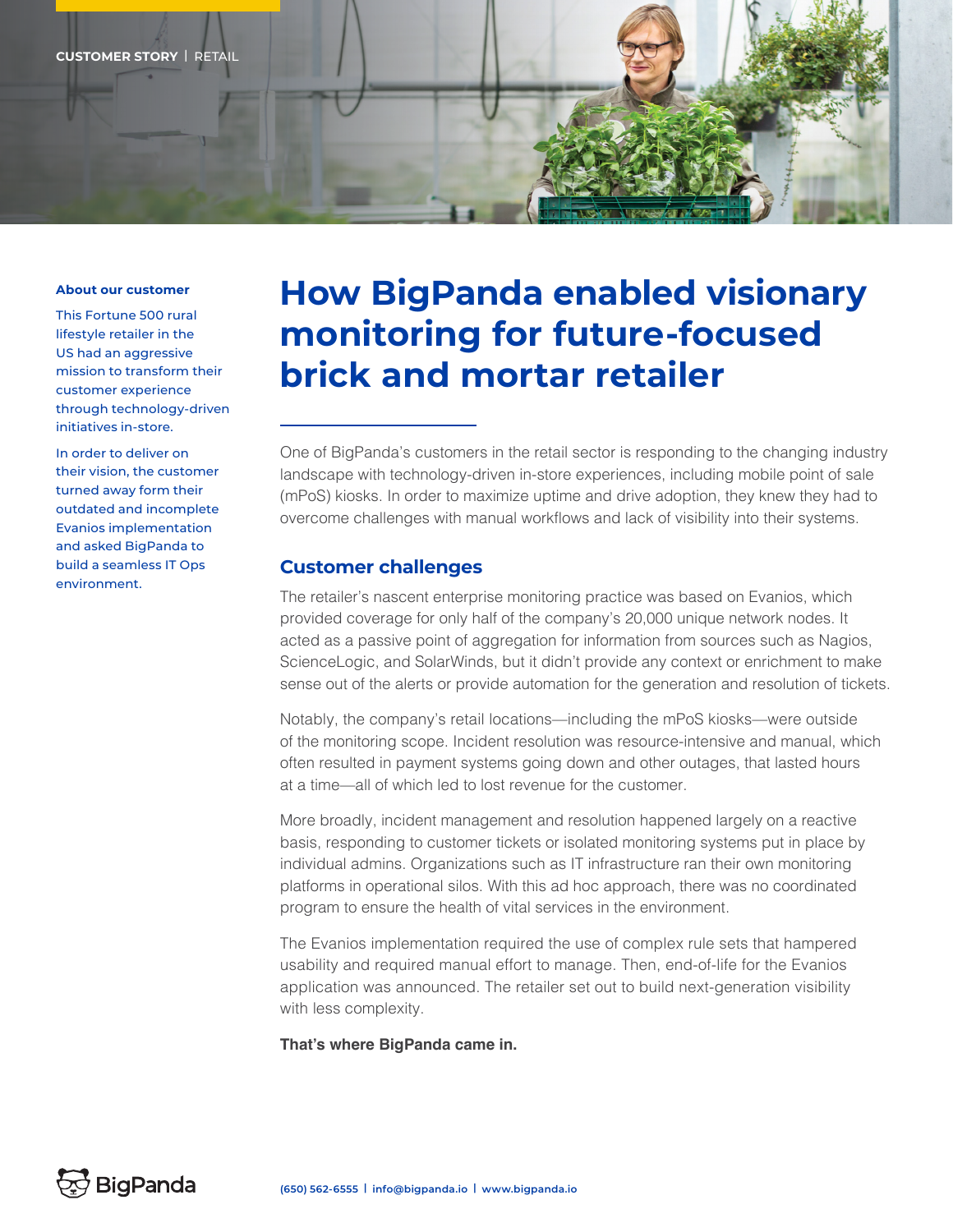

# **Customer objectives**



#### **Reduce the ServiceNow ticket flood**

Intelligent prioritization, reducing redundant alerts, and decreasing noise increases resolution team efficiency



### **Extend monitoring to 1800+ stores**

Visibility was critical to driving the full value from the retailer's investment in self-serve point-ofsale kiosks



## **Operationalize key learnings**

Analytics reveal patterns and insights that can be leveraged to drive future operational efficiencies



#### **Capture institutional knowledge**

Informal understandings about the environment's workings are captured in a user-friendly enrichment table and appended to incidents in real time



#### **Improve MTTR by 75%**

Enrichment and context help resolution teams. making them more efficient at handling incidents



# **The BigPanda solution**

BigPanda ran a Proof of Value (PoV) during the peak holiday shopping season. A guiding principle for the implementation was to minimize the impact on existing IT practices. Initially, BigPanda ran headless, allowing operators to continue interacting with their existing ServiceNow tool rather than adding a new BigPanda interface for them to learn during the busy holiday season.

Given BigPanda's expertise with ServiceNow, BigPanda was able to transparently prioritize and enrich ServiceNow tickets. This provided context that helped teams optimize their approach to resolving a given incident. Those capabilities have been instrumental in reducing MTTR by 75%. Specific aspects of enrichment that have paid dividends include:

- **– Institutional knowledge:** Capturing and formalizing experience-based understanding that operators may be guided by, but never write down or make available to others, increases its value for the organization as a whole.
- **– Ticket prioritization:** Categorizing tickets based on asset prioritization and other factors helps to reduce alerts and decrease ticket noise while ensuring escalations to the right team.

BigPanda's domain-agnostic platform enabled auto-remediation through ServiceNow integrations with Ansible that effectively eliminate the average four-to-five-hour delay in resolving "payment down" issues. In fact, that automation is a substantial enabler of the company's plan to support growth without adding IT headcount.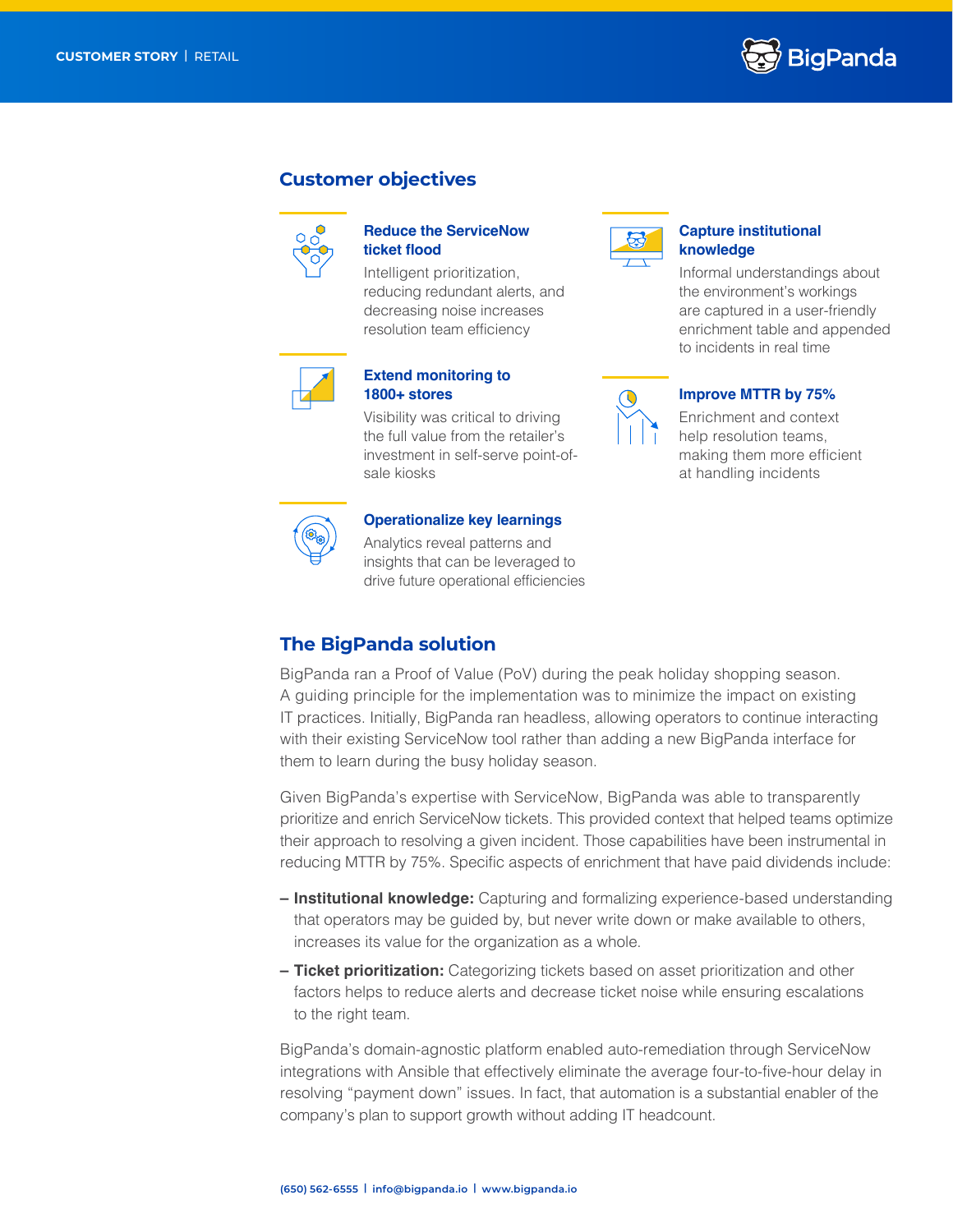

#### **Building blocks for technology-driven retailers**

| The objective                        | - De-risk and accelerate digital transformation                                                                                               |                                                                                                                                                                 |
|--------------------------------------|-----------------------------------------------------------------------------------------------------------------------------------------------|-----------------------------------------------------------------------------------------------------------------------------------------------------------------|
| <b>Positive business</b><br>outcomes | - IT spending optimized for innovation<br>- Increased revenue driven by digital<br>transformation                                             | - Scaling using technology instead<br>of headcount<br>- Improved internal and external<br>customer satisfaction                                                 |
| <b>Required capabilities</b>         | - Automation of manual incident<br>management workflows                                                                                       | - Advanced analytics for performance<br>tracking and ongoing optimization                                                                                       |
|                                      | - Machine learning-driven correlation that is<br>testable and can be trusted in production                                                    | - Ability to integrate with all current and<br>future IT tools, processes and technologies                                                                      |
| <b>Differentiators</b>               | - Enterprise-class domain-agnostic<br>integrations: prioritization and enrichment<br>of ServiceNow tickets accelerates incident<br>resolution | - Operational analytics and reporting:<br>replaced reactive incident response<br>on isolated platforms with coordinated,<br>analytics-driven approach           |
|                                      | - Open Box Machine Learning: event<br>correlation using processes that are<br>transparent and controllable                                    | - "Lifetime" customer success partner:<br>enables the retailer to continue to innovate<br>with confidence, knowing that BigPanda is<br>their partner in success |
|                                      | - Rapid time to value: the solution went live<br>in just eight weeks                                                                          |                                                                                                                                                                 |

# **The BigPanda difference**

Visibility into the environment has improved the quality, context, and correlation of information available to IT, contributing to better performance and availability of business services. Instead of spending countless hours quieting the noise from monitoring tools, the retailer now uses enterprise monitoring to direct that effort toward solving business issues. BigPanda's champion at the company declared that, "BigPanda has become synonymous with everything good in monitoring." Bringing devices or services back online sooner can save dramatically on what would otherwise be downtime and lost revenue.

As the retailer increases its digital and physical footprint every year, it's IT Ops team plans to scale by bolstering technology rather than headcount. Accordingly, BigPanda is a key enabler for its digital transformation journey, much of which is focused on providing a channel-agnostic experience across online, in-store, and mobile presences.